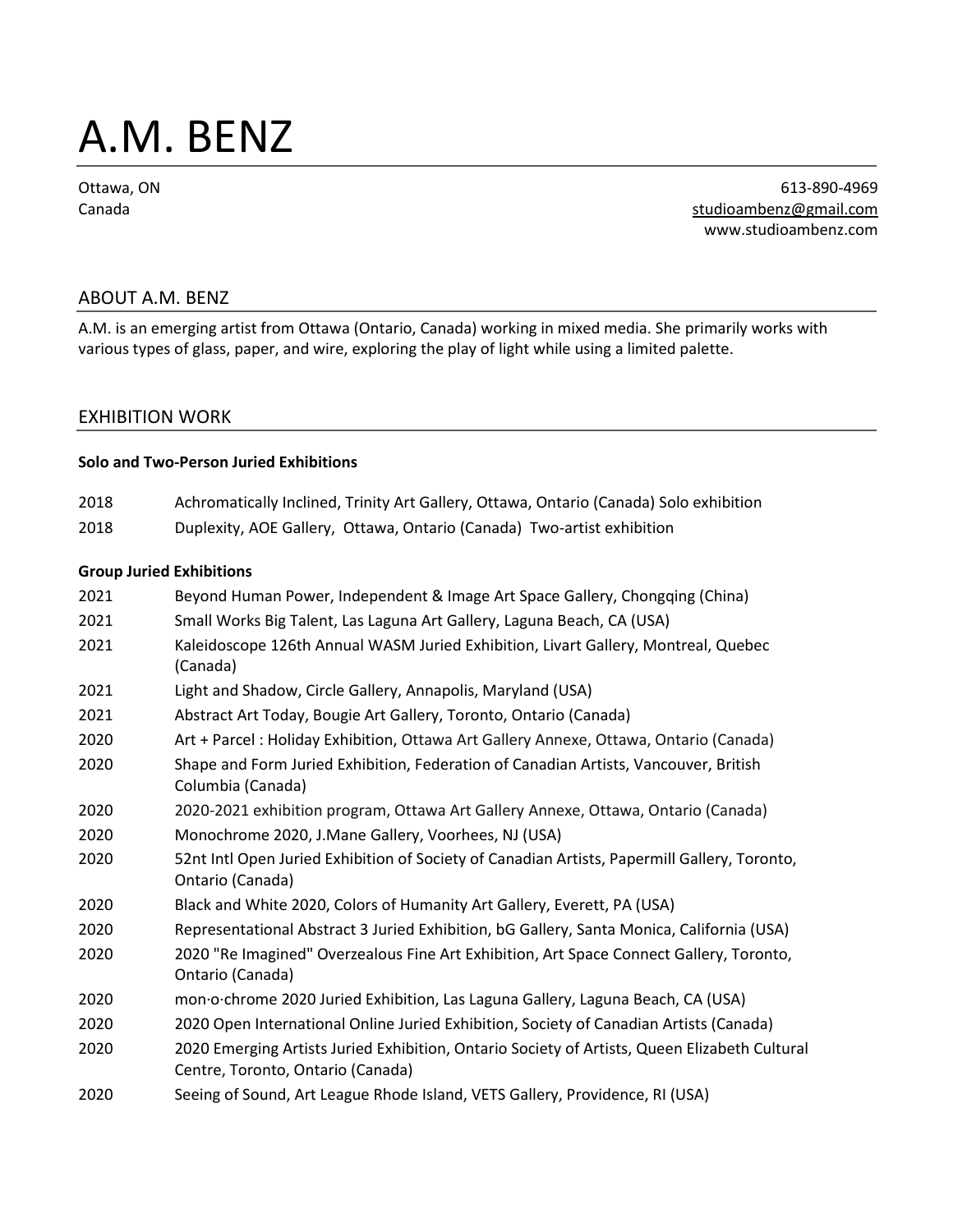- Skies International Art Exhibition, Contemporary Art Room Gallery (online), USA
- Small Works 2019, Limner Gallery, Hudson, NY (USA)
- 2019 Show Your World, 5<sup>th</sup> Annual Int'l Exhibition, Gallery MC, New York City, NY (USA)
- Small and Smaller, Site:Brooklyn Gallery, Brooklyn, NY (USA)
- OneZeroOne, Art League Rhode Island, VETS Gallery, Providence, RI (USA)
- 51st Intl Open Juried Exhibition of Society of Canadian Artists, Papermill Gallery, Toronto, Ontario (Canada)
- Internationale d'art miniature 10th Edition, Centre d'exposition Louise-Carrier, Vieux-Lévis, Quebec (Canada)
- Everything Glass, Da Artisti Gallery, Ottawa, Ontario (Canada)
- 146th Open Juried Exhibition of Fine Arts Ontario Society of Artists, John B. Aird Gallery, Toronto, Ontario (Canada)
- Small Works 2019, The Shirt Factory Gallery, Glens Falls, NY (USA)
- Fragmented Abstract Art, Linus Gallery, Signal Hill, California (USA)
- 2019 International Open ONLINE Exhibition, Society of Canadian Artists, Alberta (Canada)
- Great BIG Smalls XIV, Cube Gallery, Ottawa, Ontario (Canada)
- Canadian Annual Mosaic Exhibition, Gallerie ERGA, Montreal, Quebec (Canada)
- Pop Up Gallery Exhibition, AOE Arts Council, Ottawa, Ontario (Canada)
- 2nd Annual Colors Exhibition. Fusion Art Gallery, Palm Springs, California
- Canadian Annual Mosaic Exhibition, Flagship Gallery, Hamilton, Ontario (Canada)
- Small Works Art Competition, Main Street Arts Gallery, Clifton Springs, New York (USA)
- Remixed, Ottawa, Ontario (Canada)
- Black & White Art Competition, International Gallery of the Arts, Toronto, Ontario (Canada) Award : Honorable Mention
- Geometric Art Competition, AntoNova Gallery, Jacksonville, Florida (USA)

# PUBLICATIONS

| 2020 | ARTfolio 2020: A curated collection of the world's most exciting artists, Glitterati Editions<br>2020, pg 26-27 |
|------|-----------------------------------------------------------------------------------------------------------------|
| 2020 | "JUNE+JULY" The Woven Tale Press Magazine VOI. VIII #4, June 2020, pg 23-30, mixed-media                        |
| 2020 | "Grey" ArtAscent magazine Issue #42, April 2020, pg 34 & 35, mixed-media                                        |
| 2020 | "Minimalism" MURZE magazine Issue #9, January / February 2020, pg 25, mixed-media                               |
| 2019 | "White" ArtAscent magazine Issue #38, August 2019, pg 28, mixed-media                                           |
| 2019 | "Political" MURZE magazine Issue #4, January / February 2019, pg 26, mixed-media                                |

# SELECTED AWARDS AND HONORS

2<sup>nd</sup> Place Award, Seeing of Sound, Art League Rhode Island, 2020